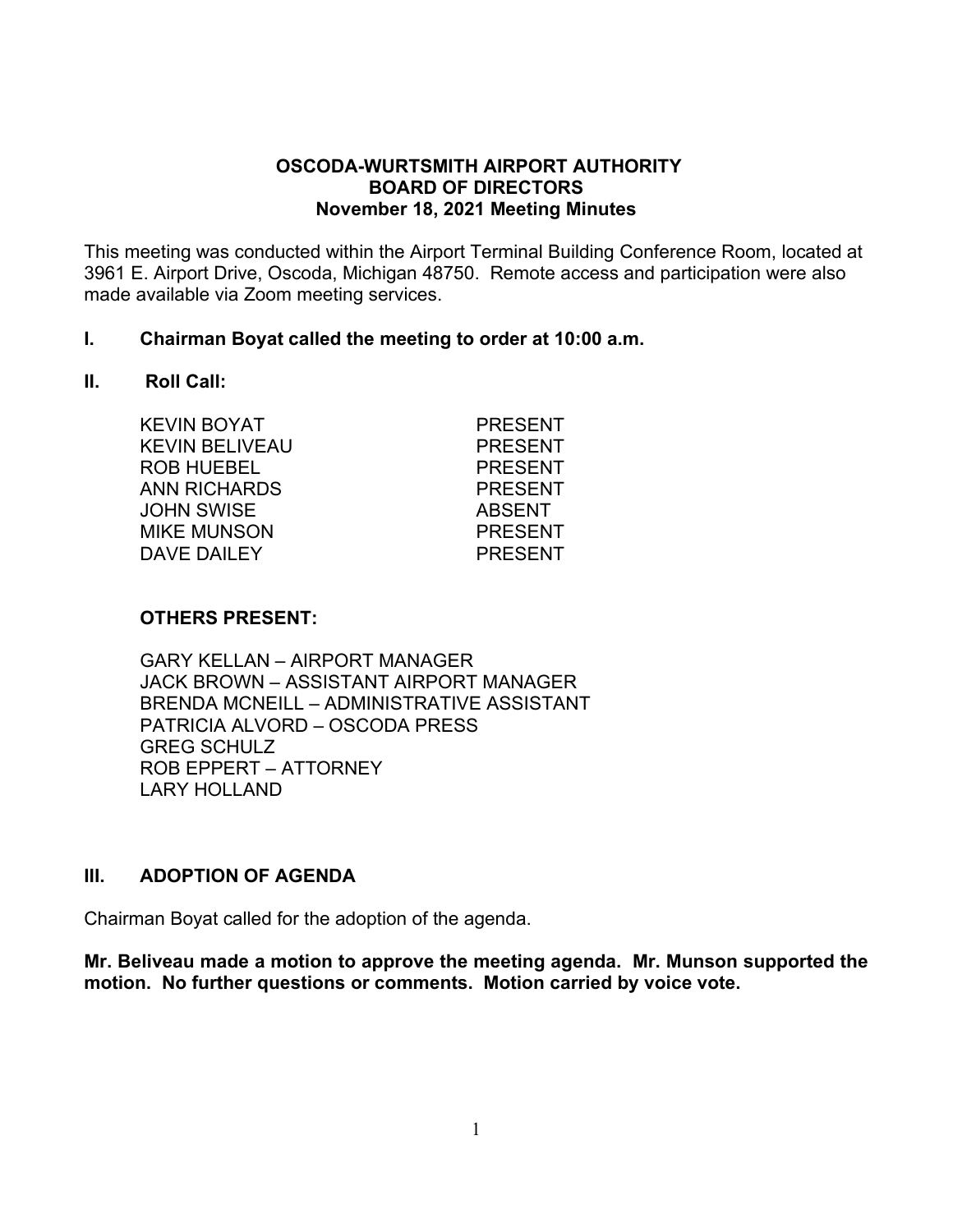Oscoda-Wurtsmith Airport Board Meeting November 18, 2021

## **IV. Approval of Meeting Minutes**

## **A. October 21, 2021**

**Mr. Munson made a motion to approve the minutes from the regular board meeting that was conducted on October 21, 2021. Mr. Huebel supported the motion. No further questions or comments. Motion carried by voice vote.**

## **B. October 26, 2021 Special Meeting**

**Mr. Beliveau made a motion to approve the minutes from the special meeting that was conducted on October 26, 2021. Mr. Huebel supported the motion. No further questions or comments. Motion carried by voice vote.**

**C. November 10, 2021 Special Meeting**

**Mr. Munson made a motion to approve the minutes from the special meeting that was conducted on November 10, 2021. Mr. Beliveau supported the motion. No further questions or comments. Motion carried by voice vote.**

### **V. Financial Activities**

### **A. October 2021 Financial Report**

Mr. Swise and Mr. Kellan have reviewed bank statements and financial transactions during October 2021. A list of bills processed for payment, totaling \$87,700.92 had been provided for review by members of the Airport Board.

**Ms. Richards made a motion to accept the October 2021 financial report. Mr. Beliveau supported the motion. Mr. Dailey, Yes, Mr. Beliveau, Yes, Ms. Richards, Yes, Mr. Munson, Yes, Mr. Huebel, Yes, Mr. Boyat, Yes. Motion carried.**

## **B. FY 2021 4th Quarter Budget Report**

Meeting information materials included matrices that demonstrate line-item revenue and expenditure activities during FY 2021 (October 1, 2020 through September 30, 2021). Mr. Kellan also presented summarized information for some specific line-item activities. The combined impacts of FY 2021 General Operating and Capital Improvement fund activities are summarized within a table on the following page.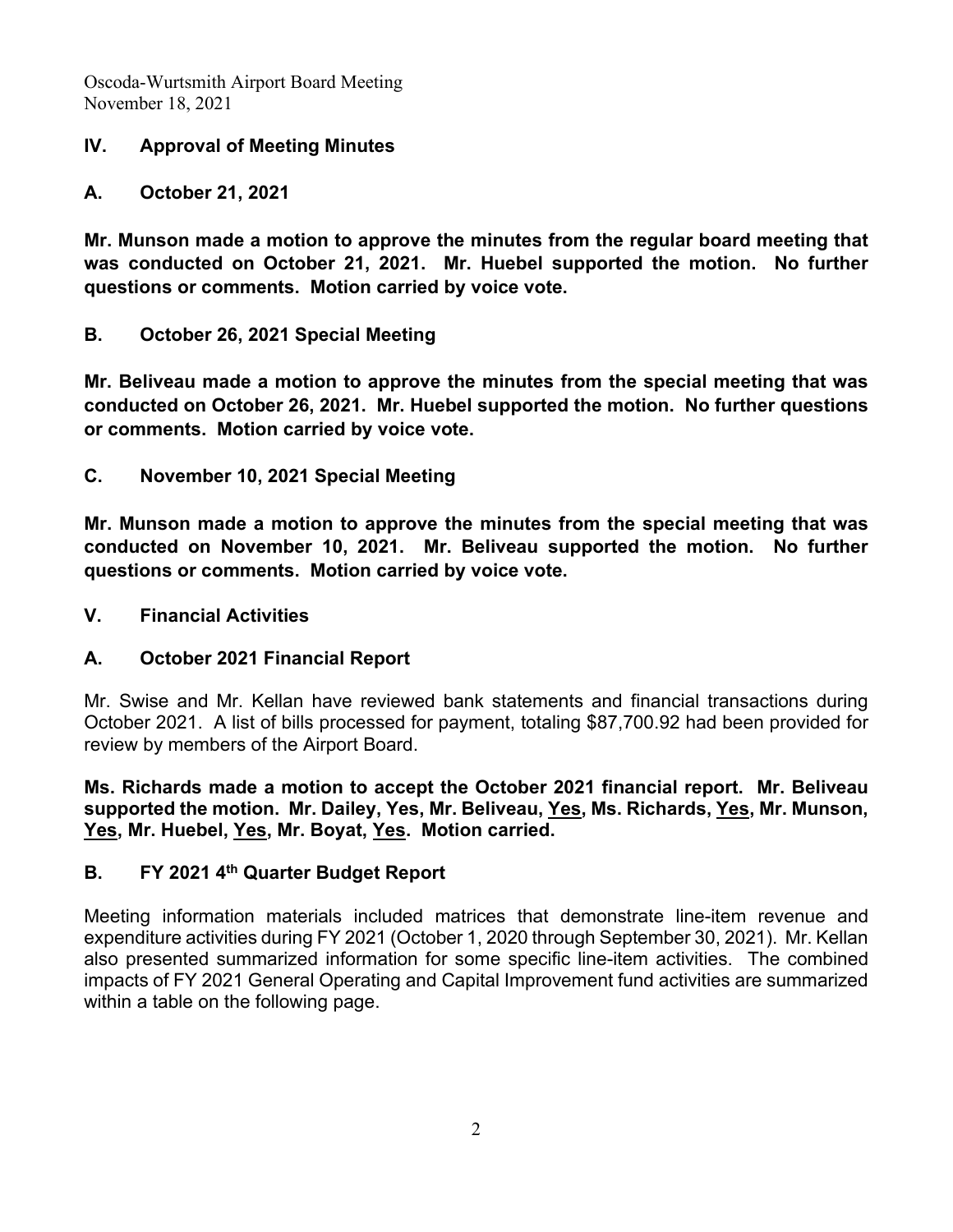| Results of Implementing the FY 2021 Budget |                            |                     |  |               |
|--------------------------------------------|----------------------------|---------------------|--|---------------|
| FY 2021                                    | <b>Revenue</b>             | <b>Expenditures</b> |  | <b>Totals</b> |
| <b>General Fund</b>                        | \$1,389,666.45             | [\$1,001,977.20]    |  | 387,689.25    |
| Capital Improvements                       | 228,826.22<br>\$           | 389,687.96]<br>T\$  |  | 160,861.74]   |
| Fund                                       |                            |                     |  |               |
|                                            | Net Total   \$1,618,492.67 | [\$1,391,665.16]    |  | 226,827.51    |

**Mr. Huebel made a motion to accept the FY 2021 4th Quarter Budget Report. Mr. Dailey supported the motion. Mr. Beliveau, Yes, Ms. Richards, Yes, Mr. Munson, Yes, Mr. Huebel, Yes, Mr. Dailey, Yes, Mr. Boyat, Yes. Motion carried.**

**VI. Closed Session for Attorney-Client Privilege Correspondence** 

**Mr. Beliveau made a motion to suspend the regular meeting to go into closed session for Attorney-Client discussion at 10:15 a.m. Ms. Richards supported the motion. Ms. Richards, Yes, Mr. Munson, Yes, Mr. Huebel, Yes, Mr. Dailey, Yes, Mr. Beliveau, Yes, Mr. Boyat, Yes. Motion carried.**

**Mr. Munson made a motion to return from closed session at 11:15 a.m. Mr. Dailey supported the motion. Motion carried by voice vote.** 

**Mr. Beliveau left the meeting during closed session.**

- **VII. Current Business:**
- **A. Airport Director / Manager Recruitment:**

**Ms. Richards made a motion to pause Airport Manager recruiting efforts by GovHR until further notice. Mr. Munson supported the motion. Mr. Huebel, Yes, Mr. Dailey, Yes, Ms. Richards, Yes, Mr. Munson, Yes, Mr. Boyat, Yes. Motion carried.**

### **B. Defer Annual Election of Officers**

Mr. Kellan reported that the December meeting agenda typically includes an annual election of Board Officers for the coming new year. Mr. Kellan noted that both Iosco County and Alcona County Board of Commissioners do not typically appoint representatives to serve on the OWAA Board until their first meeting during January of the new year. Therefore, it was recommended that OWAA defer the annual election of officers until after both County Board of Commissioners have appointed representatives to serve on the OWAA Board during the coming new year.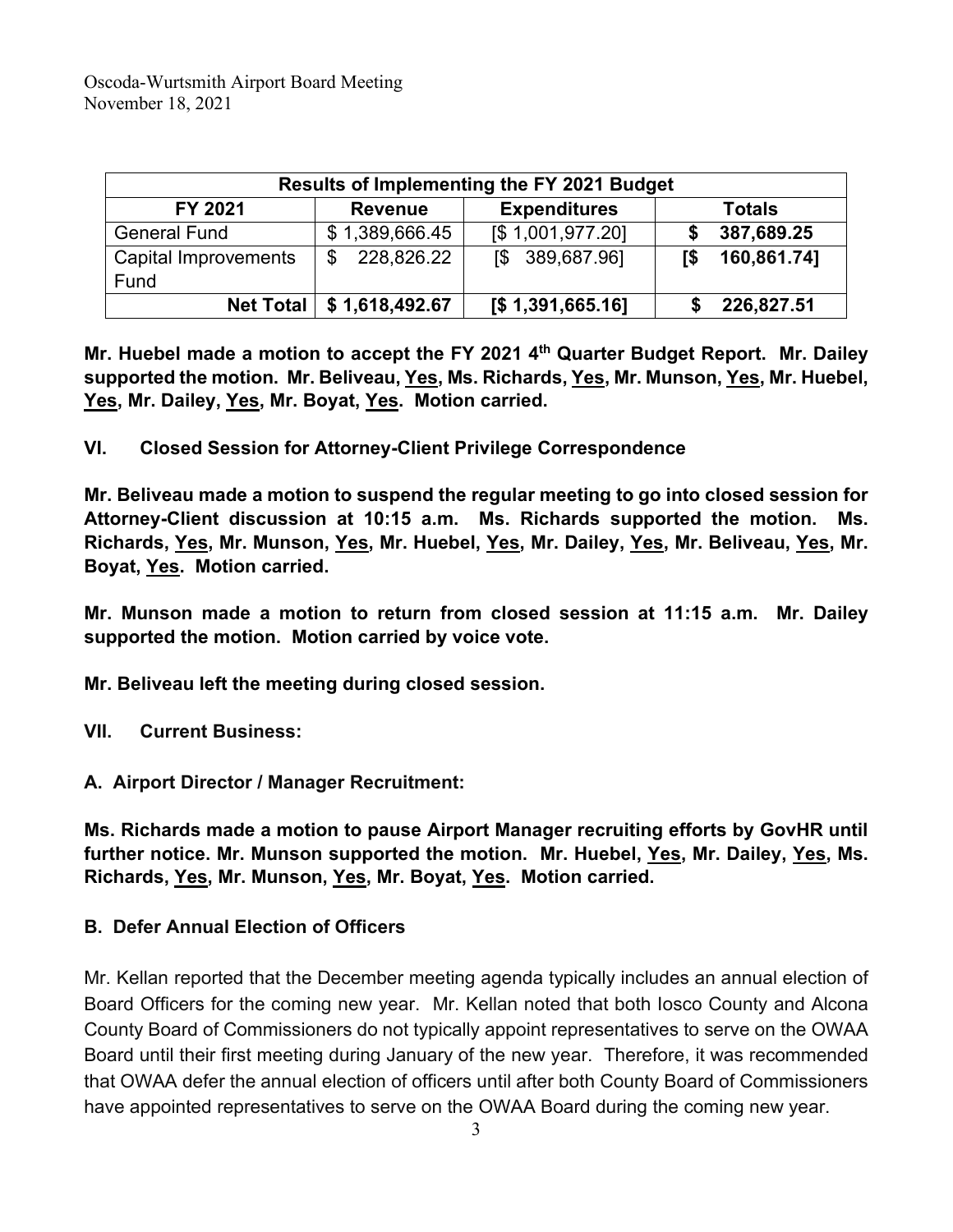Oscoda-Wurtsmith Airport Board Meeting November 18, 2021

**Mr. Munson made a motion to defer the Annual Election of Board Officers until the January 2022 meeting of OWAA. Ms. Richards supported the motion. Ms. Richards, Yes, Mr. Munson, Yes, Mr. Huebel, Yes, Mr. Dailey, Yes, Mr. Boyat, Yes. Motion carried.**

## **B. Remote Meeting Service**

Mr. Kellan sought discussion regarding the Board's desire to continue offering remote access to OWAA Board Meetings. Board members discussed the benefits of the public being able to participate via remote meetings. Mr. Kellan clarified that business action items that involved a consultant or board members who were unable to attend in person could potentially still utilize zoom. Further discussion took place regarding the possible suspension of remote meeting services. The board came to a general agreement that the services would continue for the time being. No formal action was taken.

## **VIII Airport Manager Comments**

## **A. Kalitta Air – Line Maintenance Support Facilities – ALP Amendments**

During the March 18, 2021 meeting Mr. Kellan described the Airport's obligation to maintain a current set of airport drawings - - which are known as the Airport Layout Plan (ALP). Copies of an Airport's ALP are maintained on file with the Federal Aviation Administration (FAA) and MDOT- Office of Aeronautics (Aeronautics). Construction projects proposed within the boundaries of an airport are then evaluated by representatives of the FAA and Aeronautics in comparison to the ALP on file. Said evaluations are conducted for the purpose of determining if proposed construction is compatible with protected air space, current airport facilities and operations - - as well as being consistent with the Airport's master plan for future development.

Mr. Kellan further described three proposed development projects that are not currently supported by the existing set of ALP drawings. Those projects were again summarized as follows:

1. Kalitta Air Line Maintenance Support Facility: Kalitta Air is seeking to develop an aircraft maintenance support building along the southwest corner of Iosco Apron. The current ALP depicts that location as being reserved for future development as a jet engine run-up pad. Therefore, the current ALP should be amended if the site is now developed with a line maintenance support facility.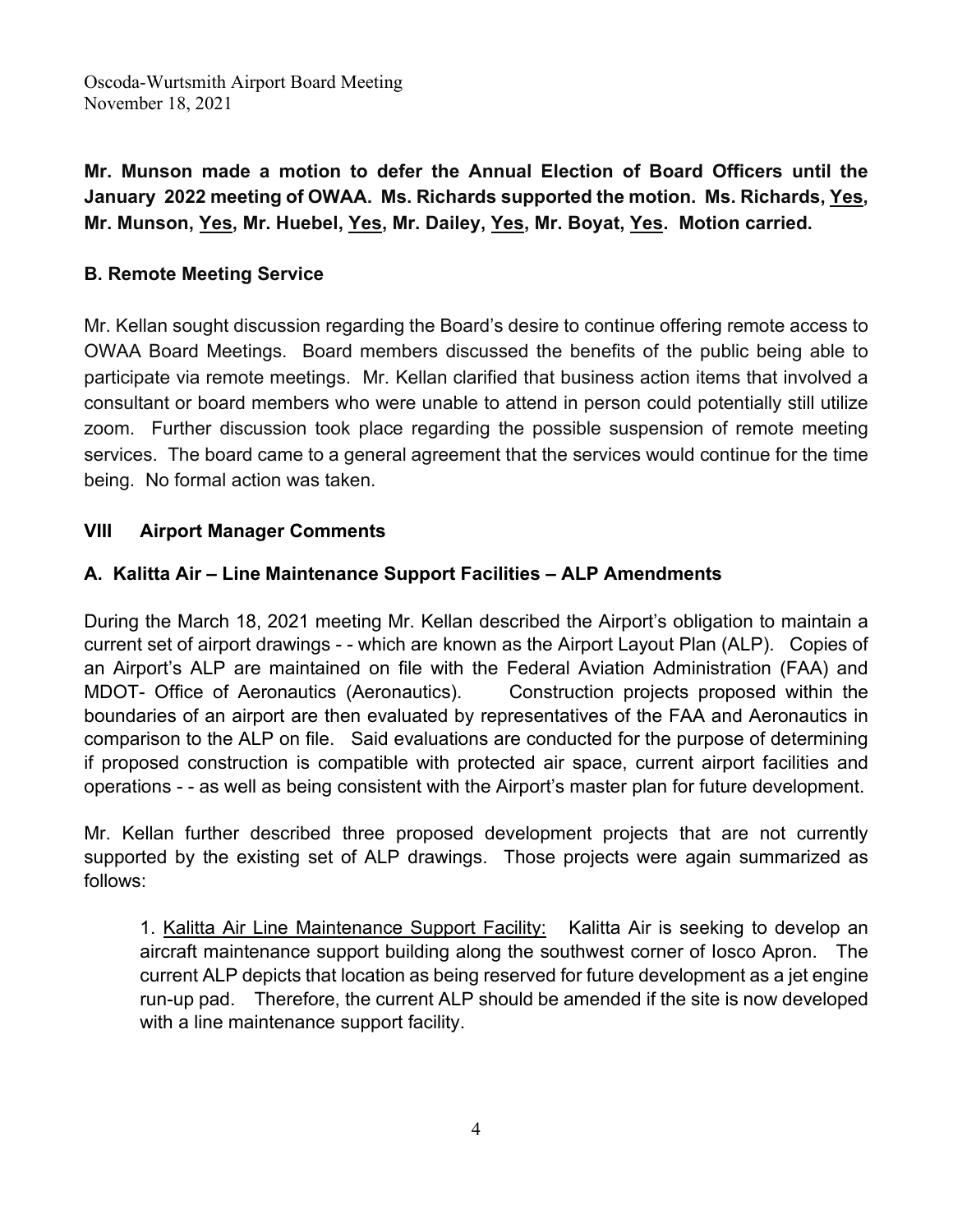2. Identify a Different Location for Future Development of a Jet Engine Run Up Pad: In conjunction with making the change proposed for Item No. 1 above, a safe and efficient replacement location should be identified for establishing a future jet engine run up-pad.

3. Space Vehicle Support Operations: Representatives of Michigan Launch Initiative are expressing interest in developing space vehicle support facilities within the area that is commonly identified as the 'Former Alert Apron'. That property is currently zoned and identified for general industrial land uses. The proposed amendment would add Space Vehicle Support Operations to those allowable land uses.

# **B. Industrial Development Site Readiness Planning Grant**

Mr. Kellan reminded members of the Airport Board that OWAA is collaborating with Charter Township of Oscoda on this Industrial Development Site Readiness Planning Grant project. The funding has been provided in the form of a grant from Michigan Economic Development Corporation. The funds are being utilized for preliminary planning and cost estimating for extending utilities to serve additional industrial development sites. This work is being completed by the consultant, Rowe Professional Services. Mr. Kellan reported having recently reviewed a draft copy of the Rowe report. Mr. Kellan suggests conducting a joint work session with members of Charter Township of Oscoda's Board of Trustees Oscoda- - during which representatives of Rowe Professional Services would provide a presentation of the final report.

# **C. Airfield Services Road Development**

Mr. Kellan reported that a number of previous airport construction projects have resulted in an accumulatio of residual soil and crushed pavement materials now being stored on Airport land. He reported that recent commitments among representatives of Kalitta Air, B & B General Contracting and OWAA staff have resulted in an opportunity to reduce the amounts of accumulated material. It will be utilized as foundation base for constructing service roads. In summary, B&B General Contracting was provided use of deactivated pavements for temporary storage of crushed concrete and crushed asphalt during site development for Hangar No. 10 construction. In exchange, Kalitta Air is paying B&B General Contracting to utilize accumulated soil and crushed paving materials for building service roads leading across nearby grass lands- - providing more direct access to stored aircraft.

# **D. Kalitta Air Hangar 10 Development**

Mr. Kellan reported the foundation work is still progressing.

# **E. Michigan Launch Initiative**

There was no updated news to report on this topic.

# **VIII. Public Comments**